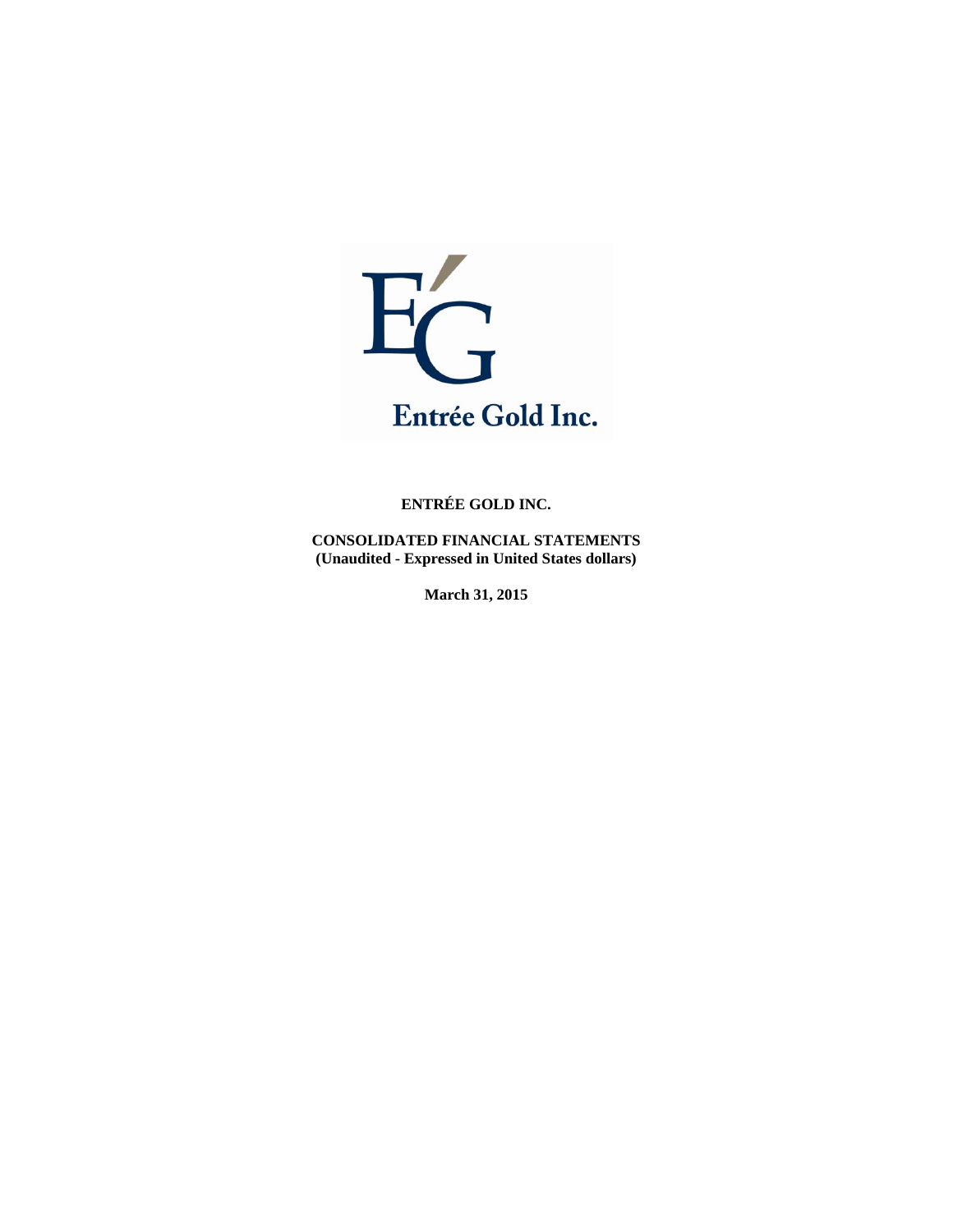#### CONSOLIDATED BALANCE SHEETS

(Unaudited - Expressed in United States dollars)

|                                                                      | March 31,<br>2015 | December 31,<br>2014 |
|----------------------------------------------------------------------|-------------------|----------------------|
| <b>ASSETS</b>                                                        |                   |                      |
| <b>Current</b>                                                       |                   |                      |
| Cash and cash equivalents (Note 4)                                   | \$<br>29,564,669  | \$<br>33,517,096     |
| Receivables                                                          | 153,824           | 133,729              |
| Prepaid expenses                                                     | 584,514           | 856,358              |
| Total current assets                                                 | 30,303,007        | 34,507,183           |
| Equipment (Note 6)                                                   | 153,743           | 177,566              |
| Mineral property interests (Note 7)                                  | 40,630,059        | 44,419,538           |
| Reclamation deposits                                                 | 478,614           | 474,959              |
| Other assets                                                         | 133,072           | 111,252              |
| <b>Total assets</b>                                                  | \$<br>71,698,495  | \$<br>79,690,498     |
| <b>LIABILITIES AND STOCKHOLDERS' EQUITY</b>                          |                   |                      |
| <b>Current</b>                                                       |                   |                      |
| Accounts payable and accrued liabilities                             | \$<br>893,797     | \$<br>1,903,472      |
| Loans payable to Oyu Tolgoi LLC (Note 8)                             | 6,419,817         | 6,355,408            |
| Deferred revenue (Note 9)                                            | 31,563,511        | 34,507,372           |
| Deferred income tax liabilities                                      | 2,700,268         | 3,407,124            |
| <b>Total liabilities</b>                                             | 41,577,393        | 46,173,376           |
| <b>Stockholders' equity</b>                                          |                   |                      |
| Common stock, no par value, unlimited number authorized, (Note 10)   | 177,138,693       | 177,138,693          |
| 146,984,385 (December 31, 2014 - 146,984,385) issued and outstanding |                   |                      |
| Additional paid-in capital                                           | 20,346,551        | 20,346,551           |
| Accumulated other comprehensive loss (Note 14)                       | (5,685,464)       | (2,850,122)          |
| Accumulated deficit                                                  | (161, 678, 678)   | (161, 118, 000)      |
| Total stockholders' equity                                           | 30,121,102        | 33,517,122           |
| Total liabilities and stockholders' equity                           | \$<br>71,698,495  | \$<br>79,690,498     |
|                                                                      |                   |                      |

### **Nature and continuance of operations** (Note 1)

 **Commitments and Contingencies** (Note 16)

#### **Subsequent events** (Note 18)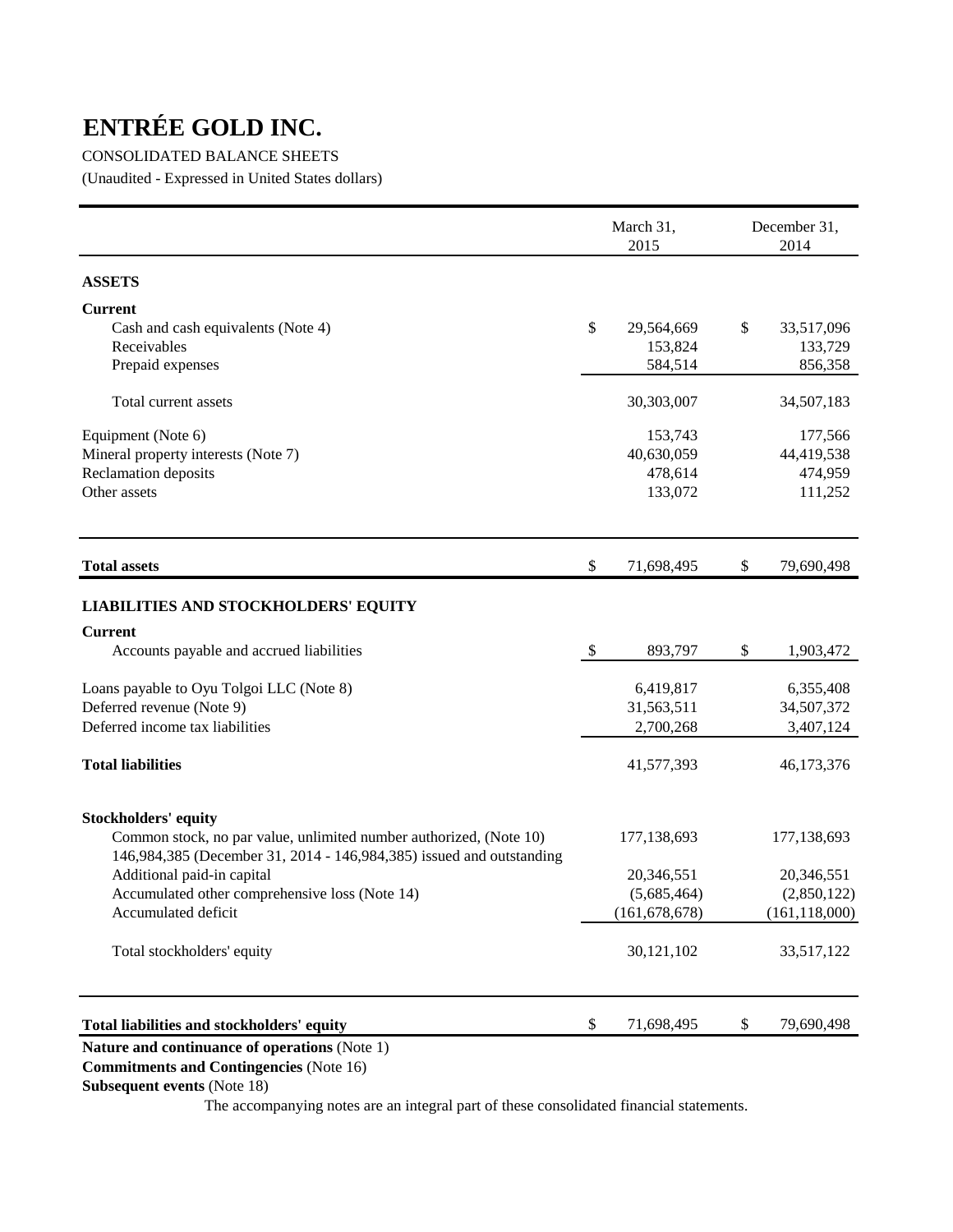CONSOLIDATED STATEMENTS OF OPERATIONS AND COMPREHENSIVE LOSS

(Unaudited - Expressed in United States dollars)

|                                                      | Three Months<br>Ended<br>March 31,<br>2015 |              | Three Months<br>Ended<br>March 31,<br>2014 |
|------------------------------------------------------|--------------------------------------------|--------------|--------------------------------------------|
| <b>EXPENSES</b>                                      |                                            |              |                                            |
| Exploration (Note 7)                                 | \$<br>1,897,609                            | $\mathbb{S}$ | 1,564,146                                  |
| General and administration                           | 938,740                                    |              | 1,144,090                                  |
| Consultancy and advisory fees                        | 125,000                                    |              | 285,672                                    |
| Depreciation                                         | 11,726                                     |              | 17,675                                     |
| Foreign exchange gain                                | (1,748,949)                                |              | (1,071,457)                                |
| <b>Loss from operations</b>                          | (1,224,126)                                |              | (1,940,126)                                |
| Interest income                                      | 47,027                                     |              | 83,226                                     |
| Interest expense (Note 5)                            | (64, 289)                                  |              | (64, 861)                                  |
| Loss from equity investee (Note 5)                   | (26, 146)                                  |              | (20,792)                                   |
| Loss before income taxes                             | (1,267,534)                                |              | (1,942,553)                                |
| Current income tax expense                           |                                            |              | (113, 230)                                 |
| Deferred income tax recovery                         | 706,856                                    |              | 775,798                                    |
| <b>Net loss</b>                                      | \$<br>(560, 678)                           | \$           | (1,279,985)                                |
| Comprehensive loss:                                  |                                            |              |                                            |
| Net loss                                             | \$<br>$(560, 678)$ \$                      |              | (1,279,985)                                |
| Foreign currency translation adjustment (Note 14)    | (2,835,342)                                |              | (1,696,288)                                |
| <b>Comprehensive loss:</b>                           | \$<br>$(3,396,020)$ \$                     |              | (2,976,273)                                |
| Basic and diluted net loss per share                 | \$<br>$(0.00)$ \$                          |              | (0.01)                                     |
| Weighted average number of common shares outstanding | 146,984,385                                |              | 146,734,385                                |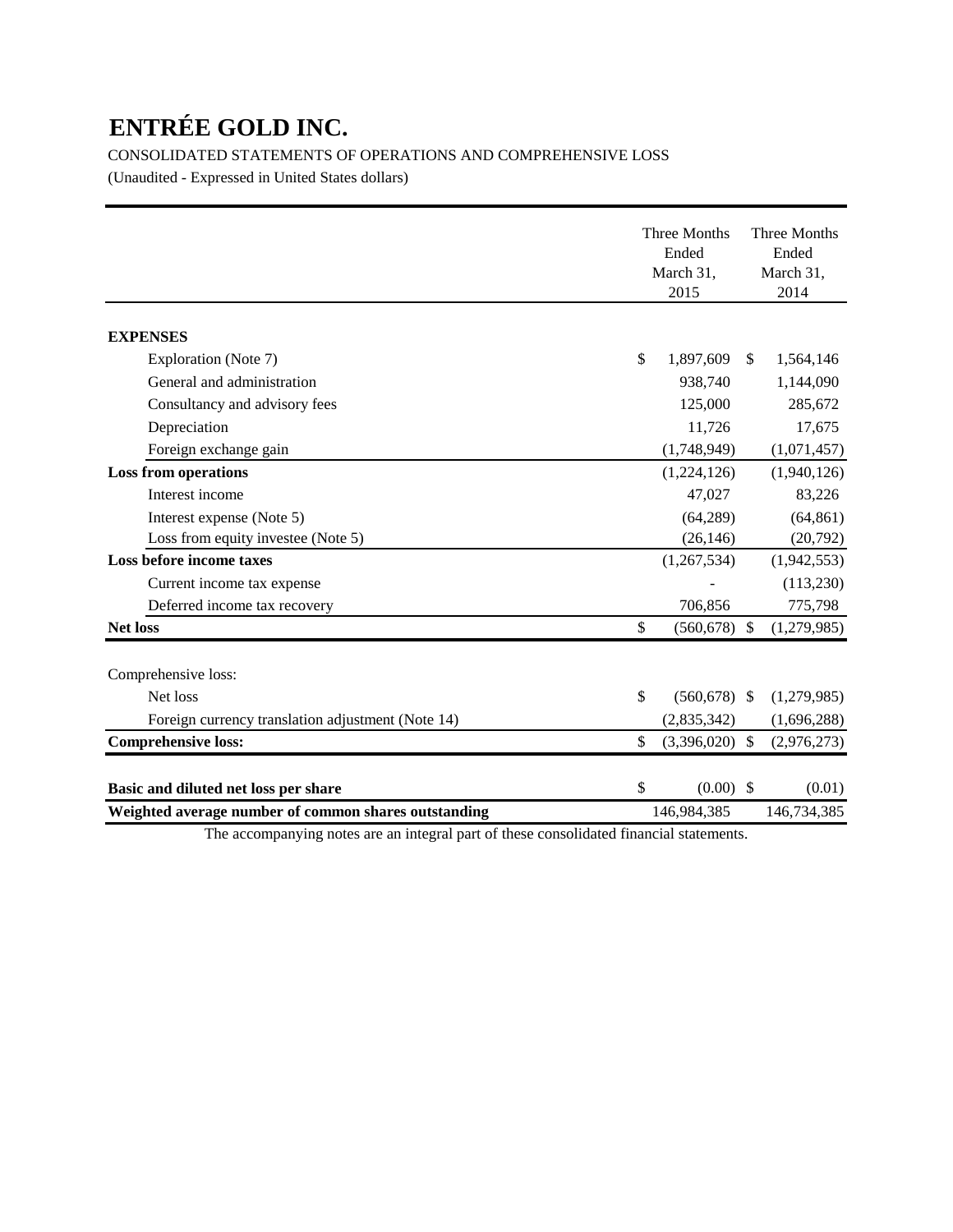#### CONSOLIDATED STATEMENT OF STOCKHOLDERS' EQUITY

(Unaudited - Expressed in United States dollars)

|                                         | Number of<br><b>Shares</b> | Common<br>Stock     |     | Additional<br>Paid-in Capital |               | Accumulated<br>Other<br>Comprehensive<br>Income (Loss) |    | Accumulated<br>Deficit |    | Total<br>Stockholders'<br>Equity |
|-----------------------------------------|----------------------------|---------------------|-----|-------------------------------|---------------|--------------------------------------------------------|----|------------------------|----|----------------------------------|
| Balance, March 31, 2014                 | 146,734,385                | \$<br>177,065,075   | -SS | 20,095,161                    | -S            | (1,230,673)                                            | S. | (153, 728, 797)        |    | 42,200,766                       |
| Shares issued:                          |                            |                     |     |                               |               |                                                        |    |                        |    |                                  |
| Mineral property interests              | 250,000                    | 73,618              |     | $\overline{\phantom{a}}$      |               | $\overline{\phantom{a}}$                               |    |                        |    | 73,618                           |
| Foreign currency translation adjustment | ۰                          | $\sim$              |     |                               |               | 1,439,608                                              |    |                        |    | 1,439,608                        |
| Net loss                                |                            |                     |     |                               |               |                                                        |    | (2,925,791)            |    | (2,925,791)                      |
| Balance, June 30, 2014                  | 146,984,385                | \$<br>177, 138, 693 | \$  | 20,095,161                    | \$            | 208,935                                                | \$ | (156, 654, 588)        | \$ | 40,788,201                       |
| Foreign currency translation adjustment |                            |                     |     |                               |               | (1,879,527)                                            |    |                        |    | (1,879,527)                      |
| Net loss                                |                            |                     |     | $\overline{\phantom{a}}$      |               |                                                        |    | (1,399,598)            |    | (1,399,598)                      |
| Balance, September 30, 2014             | 146,984,385                | \$<br>177, 138, 693 | \$  | 20,095,161                    | <sup>\$</sup> | (1,670,592)                                            | \$ | (158, 054, 186)        | \$ | 37,509,076                       |
| Stock-based compensation                |                            |                     |     | 251,390                       |               |                                                        |    |                        |    | 251,390                          |
| Foreign currency translation adjustment |                            |                     |     |                               |               | (1,179,530)                                            |    |                        |    | (1,179,530)                      |
| Net loss                                |                            |                     |     | $\overline{\phantom{a}}$      |               | $\overline{\phantom{a}}$                               |    | (3,063,814)            |    | (3,063,814)                      |
| Balance, December 31, 2014              | 146,984,385                | \$<br>177,138,693   | \$  | 20,346,551                    | \$            | (2,850,122)                                            | \$ | (161, 118, 000)        | S. | 33,517,122                       |
| Foreign currency translation adjustment |                            |                     |     |                               |               | (2,835,342)                                            |    |                        |    | (2,835,342)                      |
| Net loss                                |                            |                     |     | ٠                             |               |                                                        |    | (560, 678)             |    | (560, 678)                       |
| <b>Balance, March 31, 2015</b>          | 146,984,385                | \$<br>177,138,693   | \$  | 20,346,551                    | \$            | (5,685,464)                                            | \$ | (161, 678, 678)        | \$ | 30,121,102                       |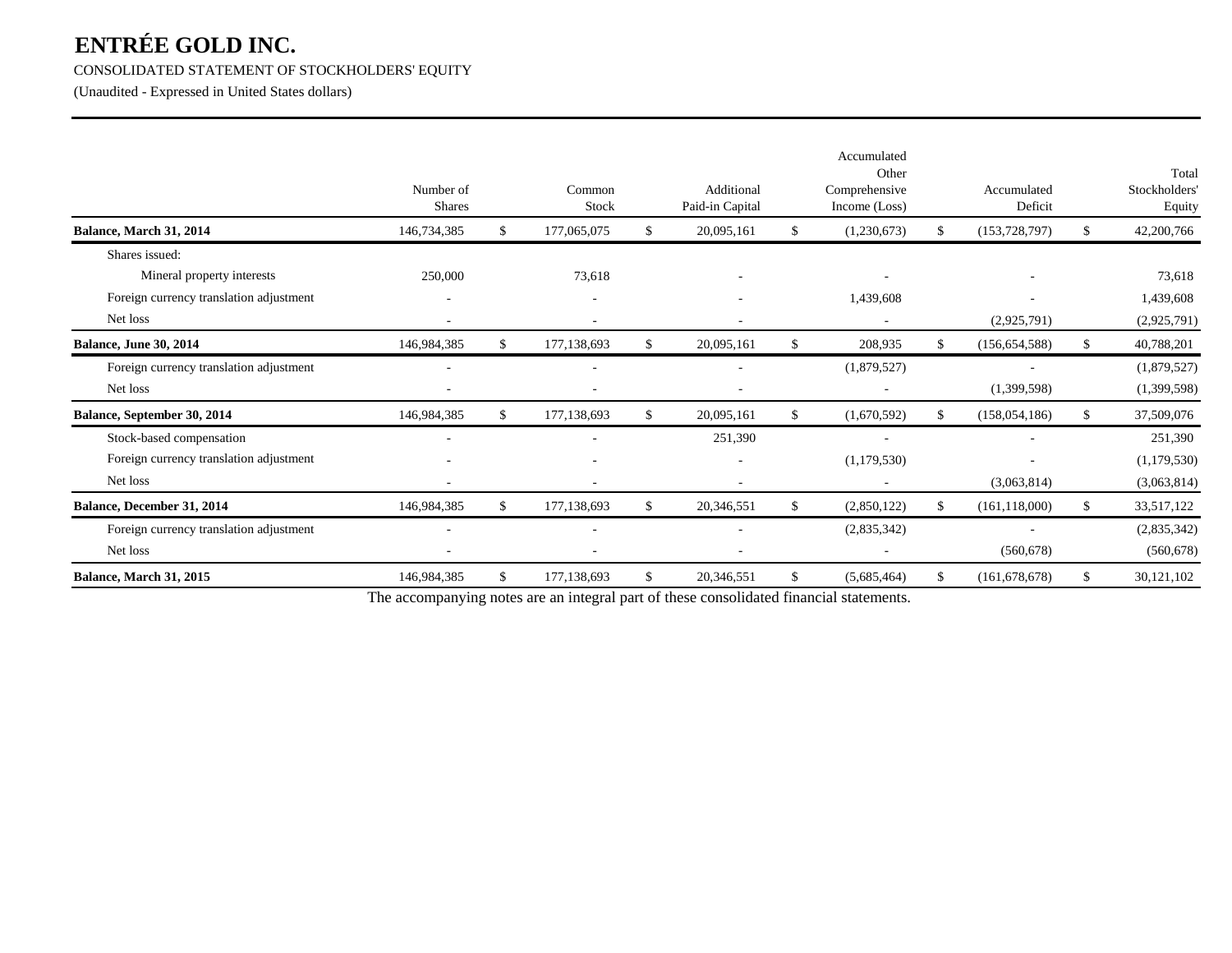CONSOLIDATED STATEMENTS OF CASH FLOWS

(Unaudited - Expressed in United States dollars)

|                                                     | <b>Three Months</b><br>Ended<br>March 31,<br>2015 |                           | <b>Three Months</b><br>Ended<br>March 31,<br>2014 |
|-----------------------------------------------------|---------------------------------------------------|---------------------------|---------------------------------------------------|
| <b>CASH FLOWS FROM OPERATING ACTIVITIES</b>         |                                                   |                           |                                                   |
| Net loss                                            | \$<br>$(560, 678)$ \$                             |                           | (1,279,985)                                       |
| Items not affecting cash:                           |                                                   |                           |                                                   |
| Depreciation                                        | 11,726                                            |                           | 17,675                                            |
| Loss from equity investee                           | 26,146                                            |                           | 20,792                                            |
| Interest expense                                    | 64,289                                            |                           | 64,861                                            |
| Deferred income tax recovery                        | (706, 856)                                        |                           | (775, 798)                                        |
| Unrealized foreign exchange gain                    | (1,763,307)                                       |                           | (1,075,614)                                       |
| Changes in assets and liabilities:                  |                                                   |                           |                                                   |
| Receivables                                         | (32,079)                                          |                           | 176,426                                           |
| Prepaid expenses                                    | 202,415                                           |                           | 140,535                                           |
| Other assets                                        | (58,212)                                          |                           | 14,609                                            |
| Accounts payable and accrued liabilities            | (862, 752)                                        |                           | 552,784                                           |
| Net cash used in operating activities               | (3,679,308)                                       |                           | (2, 143, 715)                                     |
| <b>CASH FLOWS FROM INVESTING ACTIVITIES</b>         |                                                   |                           |                                                   |
| Reclamation deposits                                | (3,628)                                           |                           | 83,428                                            |
| Acquisition of equipment                            | (2,997)                                           |                           | (2,841)                                           |
| Net cash provided by (used in) investing activities | (6,625)                                           |                           | 80,587                                            |
| Effect of foreign currency translation on cash and  |                                                   |                           |                                                   |
| cash equivalents                                    | (266, 494)                                        |                           | (197, 429)                                        |
| Change in cash and cash equivalents                 |                                                   |                           |                                                   |
| during the period                                   | (3,952,427)                                       |                           | (2,260,557)                                       |
| Cash and cash equivalents, beginning of period      | 33,517,096                                        |                           | 46,701,216                                        |
| Cash and cash equivalents, end of period            | \$<br>29,564,669                                  | $\boldsymbol{\mathsf{S}}$ | 44,440,659                                        |
| Cash paid for interest during the period            | \$                                                | \$                        |                                                   |
| Cash paid for income taxes during the period        | \$                                                | $\mathcal{S}$             |                                                   |

Supplemental disclosure with respect to cash flows (Note 15)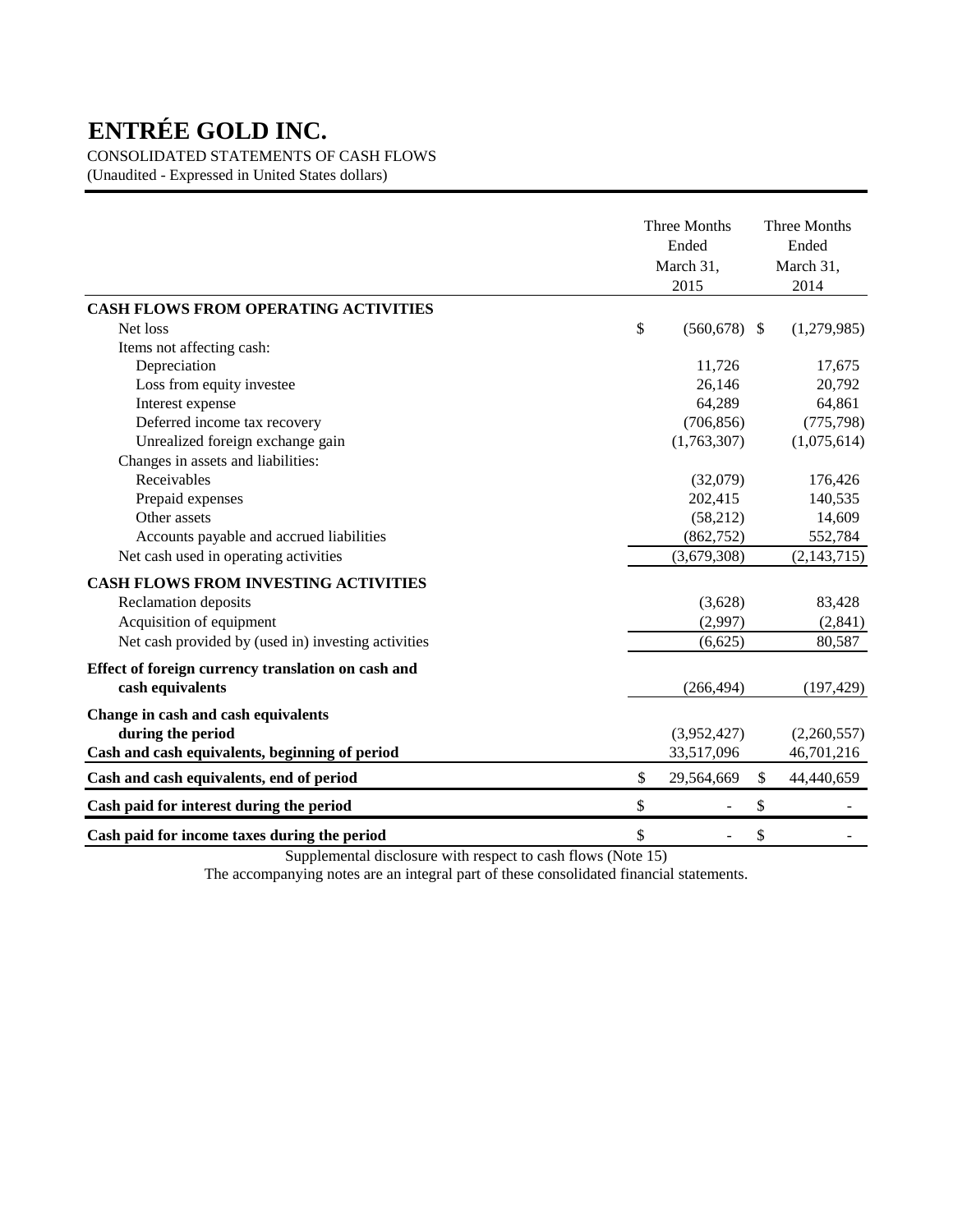#### **1. NATURE AND CONTINUANCE OF OPERATIONS**

Entrée Gold Inc. was incorporated under the laws of the Province of British Columbia on July 19, 1995 and continued under the laws of the Yukon Territory on January 22, 2003. On May 27, 2005, Entrée Gold Inc. changed its governing jurisdiction from the Yukon Territory to British Columbia by continuing into British Columbia under the *Business Corporations Act* (British Columbia). The principal business activity of Entrée Gold Inc., together with its subsidiaries (collectively referred to as the "Company"), is the exploration of mineral property interests. To date, the Company has not generated significant revenues from its operations and is considered to be in the exploration stage.

All amounts are expressed in United States dollars, except for certain amounts denoted in Canadian dollars ("C\$"), and Australian dollars ("A\$").

These consolidated financial statements have been prepared on the assumption that the Company will be able to realize its assets and discharge its liabilities in the normal course of business. The Company currently earns no operating revenues. Continued operations of the Company are dependent upon the Company's ability to secure additional equity capital or receive other financial support, and in the longer term to generate profits from business operations. Management believes that the Company has sufficient working capital to maintain its operations for the next fiscal year.

#### **2. BASIS OF PRESENTATION**

The interim period financial statements have been prepared by the Company in conformity with generally accepted accounting principles in the United States of America. The preparation of financial data is based on accounting principles and practices consistent with those used in the preparation of annual financial statements, and in the opinion of management these financial statements contain all adjustments necessary (consisting of normally recurring adjustments) to present fairly the financial information contained therein. Certain information and footnote disclosure normally included in the financial statements prepared in conformity with generally accepted accounting principles in the United States of America have been condensed or omitted. These interim period statements should be read together with the most recent audited financial statements and the accompanying notes for the year ended December 31, 2014. The results of operations for the three months ended March 31, 2015 are not necessarily indicative of the results to be expected for the year ending December 31, 2015.

#### **3. SIGNIFICANT ACCOUNTING POLICIES**

These consolidated financial statements follow the same significant accounting principles as those outlined in the notes to the audited consolidated financial statements for the year ended December 31, 2014.

#### **4. CASH AND CASH EQUIVALENTS**

Cash and cash equivalents consist of cash at bank and in hand of \$29,564,669 as at March 31, 2015 (December 31, 2014 - \$33,517,096).

#### **5. LONG-TERM INVESTMENTS**

#### *Equity Method Investment*

The Company accounts for its interest in a joint venture with Oyu Tolgoi LLC ("OTLLC"), a company owned 66% by Turquoise Hill Resources Ltd. ("Turquoise Hill") and 34% by the Government of Mongolia (Note 7), as a 20% equity investment. The Company's share of the loss of the joint venture is \$26,146 for the three months ended March 31, 2015 (March 31, 2014 - \$20,792) plus accrued interest expense of \$64,289 for the three months ended March 31, 2015 (March 31, 2014 - \$64,861).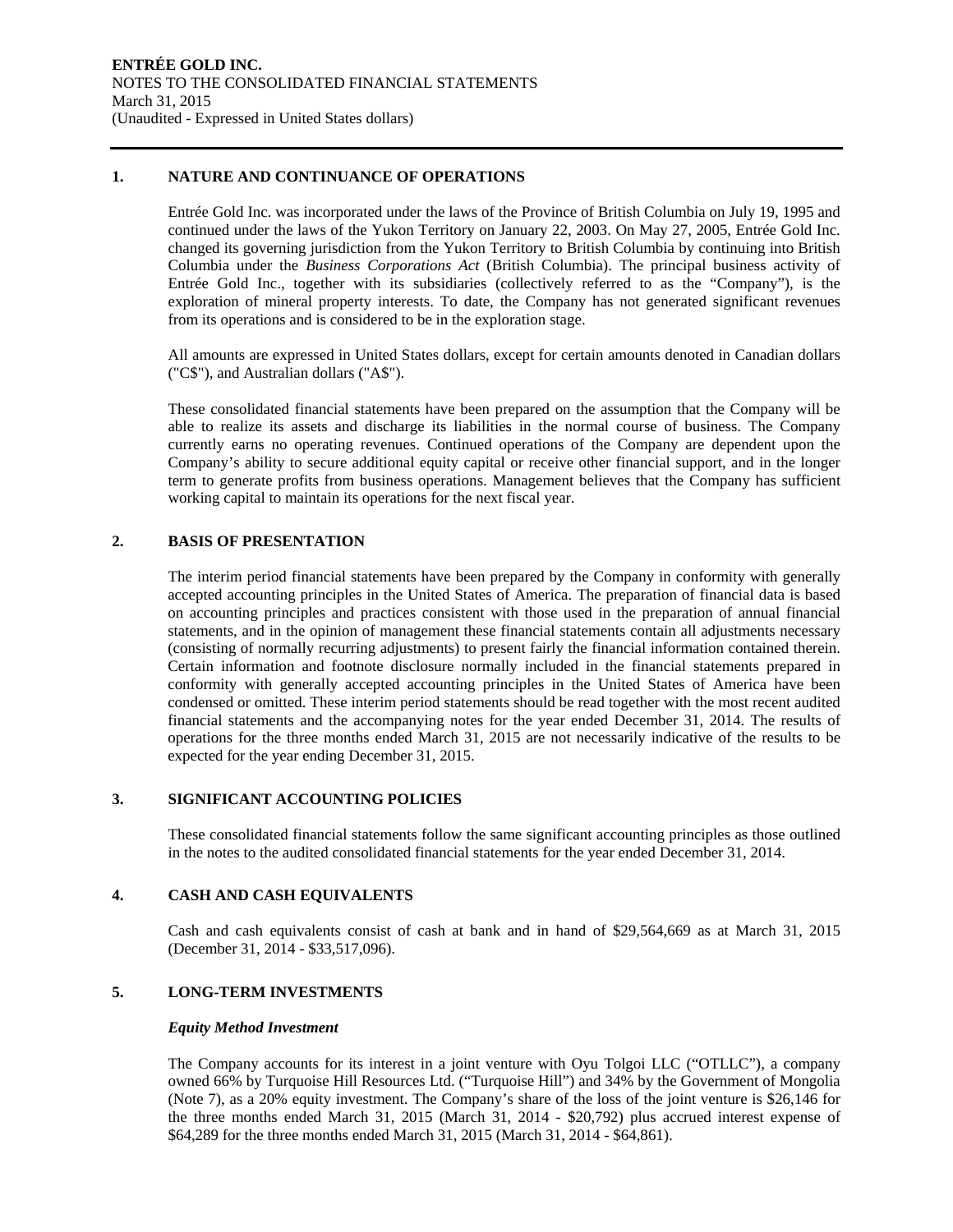#### **6. EQUIPMENT**

|                    | March 31, 2015 |                      |               |           |             |              |               | December 31, 2014    |         |
|--------------------|----------------|----------------------|---------------|-----------|-------------|--------------|---------------|----------------------|---------|
|                    |                | Accumulated          |               | Net Book  | Accumulated | Net Book     |               |                      |         |
|                    |                | Depreciation<br>Cost |               | Value     | Cost        | Depreciation |               |                      |         |
|                    |                |                      |               |           |             |              |               |                      |         |
| Office equipment   | \$             | 74.377 \$            |               | 56,615 \$ |             | 17.762       | \$<br>81.314  | 60.877<br>-S<br>- \$ | 20,437  |
| Computer equipment |                | 335,756              |               | 271,437   |             | 64,319       | 363,823       | 290,361              | 73,462  |
| Field equipment    |                | 198,521              |               | 134,145   |             | 64,376       | 217,036       | 141,797              | 75,239  |
| <b>Buildings</b>   |                | 44,602               |               | 37,316    |             | 7,286        | 48,762        | 40,334               | 8,428   |
|                    | \$             | 653,256              | <sup>\$</sup> | 499,513   | S           | 153,743      | \$<br>710,935 | 533,369<br>S<br>S    | 177,566 |

#### **7. MINERAL PROPERTY INTERESTS**

Title to mineral property interests involves certain inherent risks due to the difficulties of determining the validity of certain claims as well as the potential for problems arising from the frequently ambiguous conveyancing history characteristic of many mineral property interests. The Company has investigated title to its mineral property interests and, except as otherwise disclosed below, to the best of its knowledge, title to the mineral property interests is in good standing.

#### *Material Properties*

The Company's two principal assets are the Ann Mason project (the "Ann Mason Project") in Nevada and its interest in the Lookout Hill property in Mongolia.

#### **Ann Mason, Nevada, United States**

The Ann Mason Project is defined by a series of both unpatented lode claims on public land administered by the Bureau of Land Management, and title to patented lode claims. The project area includes the Ann Mason and the Blue Hill deposits, several early-stage copper porphyry targets including the Blackjack IP, Blackjack Oxide, Roulette and Minnesota targets, and the Minnesota, Shamrock and Ann South copper skarn targets.

Certain of the unpatented lode claims are leased to the Company pursuant to a mining lease and option to purchase agreement ("MLOPA") with two individuals. Under the MLOPA, the Company has the option to purchase the claims for \$500,000, which, if exercised, will be subject to a 3% net smelter returns ("NSR") royalty (which may be bought down to a 1% NSR royalty for \$2 million). The MLOPA also provides for annual advance minimum royalty payments of \$27,500 which commenced in 2011 and will continue until the commencement of sustained commercial production. The advance payments will be credited against future royalty payments or the buy down of the royalty.

In September 2009, the Company entered into an agreement whereby the Company may acquire an 80% interest in certain unpatented lode claims formerly known as the Roulette property. In order to acquire its interest, the Company must: (a) incur expenditures of \$1,000,000, make cash payments of \$140,000 and issue 85,000 common shares of the Company within three years (completed); (b) make aggregate advance royalty payments totalling \$375,000 between the fifth and tenth anniversaries of the agreement (\$50,000 of which has been paid); and (c) deliver a bankable feasibility study before the tenth anniversary of the agreement.

In February 2013, the Company entered into an agreement with Sandstorm Gold Ltd. ("Sandstorm") whereby the Company granted Sandstorm a 0.4% NSR royalty over certain of the unpatented lode claims, including the claims covering the Ann Mason and Blue Hill deposits, in return for an upfront payment of \$5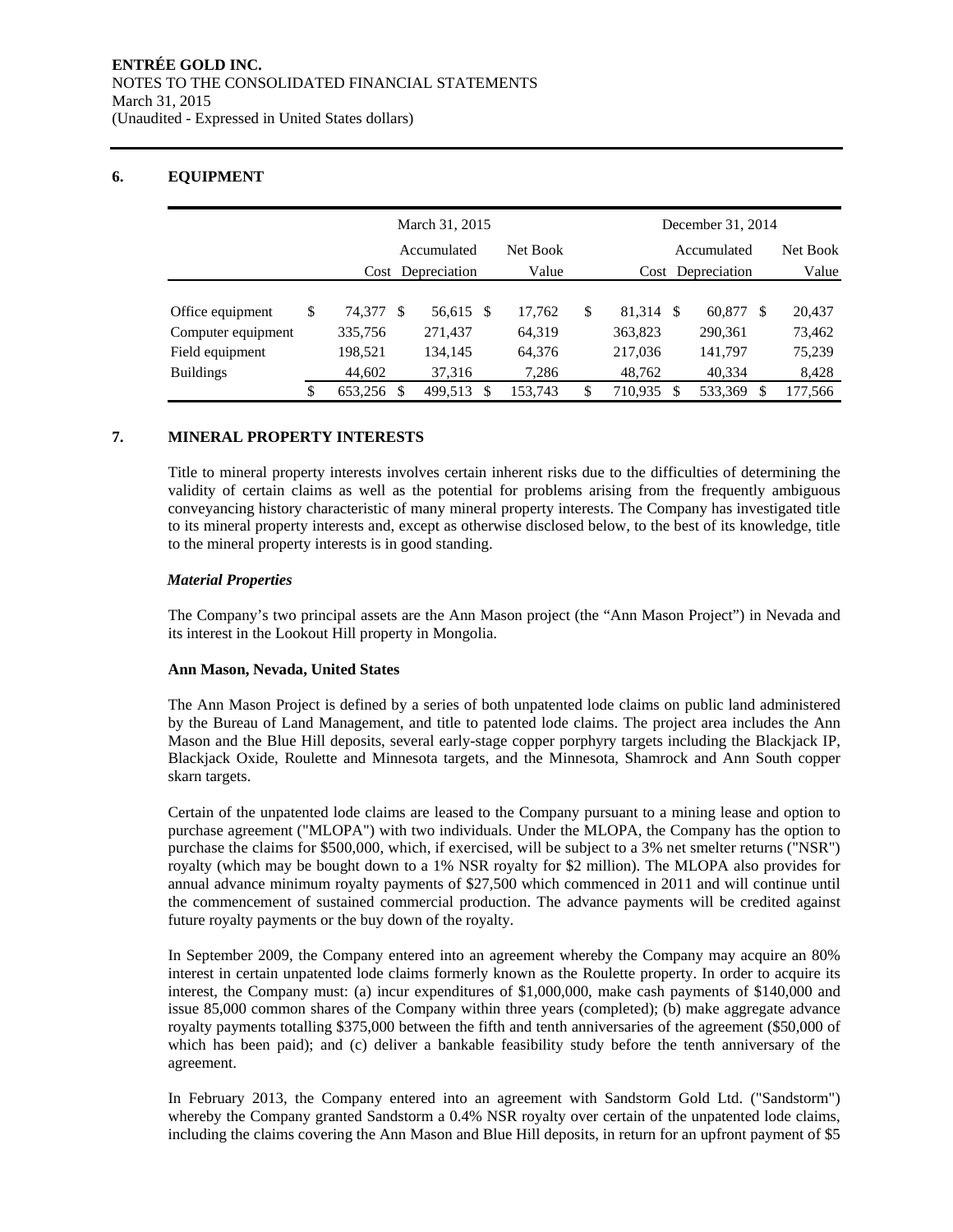#### **7. MINERAL PROPERTY INTERESTS** (cont'd...)

#### *Material Properties* (cont'd...)

#### **Ann Mason, Nevada, United States** (cont'd...)

million (the "Sandstorm NSR Payment") which was recorded as a recovery to acquisition costs. In addition, certain of the patented lode claims are subject to a 2% NSR royalty.

#### **Lookout Hill, Mongolia**

The Lookout Hill property in the South Gobi region of Mongolia is comprised of two mining licences, Shivee Tolgoi and Javhlant, granted by the Mineral Resources Authority of Mongolia ("MRAM") in October 2009. Title to the two licences is held by the Company.

In October 2004, the Company entered into an arm's-length Equity Participation and Earn-In Agreement (the "Earn In Agreement") with Turquoise Hill. Under the Earn-In Agreement, Turquoise Hill agreed to purchase equity securities of the Company, and was granted the right to earn an interest in what is now the eastern portion of the Shivee Tolgoi mining licence and all of the Javhlant mining licence (together the "Joint Venture Property"). Most of Turquoise Hill's rights and obligations under the Earn-In Agreement were subsequently assigned by Turquoise Hill to what was then its wholly-owned subsidiary, OTLLC. The Government of Mongolia subsequently acquired a 34% interest in OTLLC from Turquoise Hill.

On June 30, 2008, OTLLC gave notice that it had completed its earn-in obligations by expending a total of \$35 million on exploration of the Joint Venture Property. OTLLC earned an 80% interest in all minerals extracted below a sub-surface depth of 560 metres from the Joint Venture Property and a 70% interest in all minerals extracted from surface to a depth of 560 metres from the Joint Venture Property. In accordance with the Earn-In Agreement, the Company and OTLLC formed a joint venture (the "Entrée-OTLLC Joint Venture") on terms annexed to the Earn-In Agreement.

The portion of the Shivee Tolgoi mining licence outside of the Joint Venture Property ("Shivee West") is 100% owned by the Company, but is subject to a right of first refusal by OTLLC.

The conversion of the original Shivee Tolgoi and Javhlant exploration licences into mining licences was a condition precedent to the Investment Agreement (the "Investment Agreement") between Turquoise Hill, OTLLC, the Government of Mongolia and Rio Tinto International Holdings Limited. The licences are part of the contract area covered by the Investment Agreement, although the Company is not a party to the Investment Agreement. The Shivee Tolgoi and Javhlant mining licences were each issued for a 30 year term and have rights of renewal for two further 20 year terms.

On February 27, 2013, notice (the "Notice") was delivered to the Company that the Ministry of Mining had cancelled the July 2009 Order (the "2009 Order") registering the reserves on the Joint Venture Property. The Notice stated that the 2009 Order breached sections of the Minerals Law of Mongolia and Charter of the Minerals Resource Counsel that give the head of MRAM the authority to register reserves, rather than the Minister of Mineral Resources and Energy. The Notice further advised that the Company is temporarily restricted from transferring, selling or leasing the Shivee Tolgoi and Javhlant mining licences. On September 4, 2013, the Minister of Mining issued Order No. 179, advising the Minerals Professional Council to re-submit its previous conclusions regarding the reserves to MRAM for review and registration.

On September 6, 2013, the head of MRAM ordered that the reserves on the Joint Venture Property be registered. The Company was also subsequently advised that the temporary transfer restriction on the joint venture mining licences will be lifted.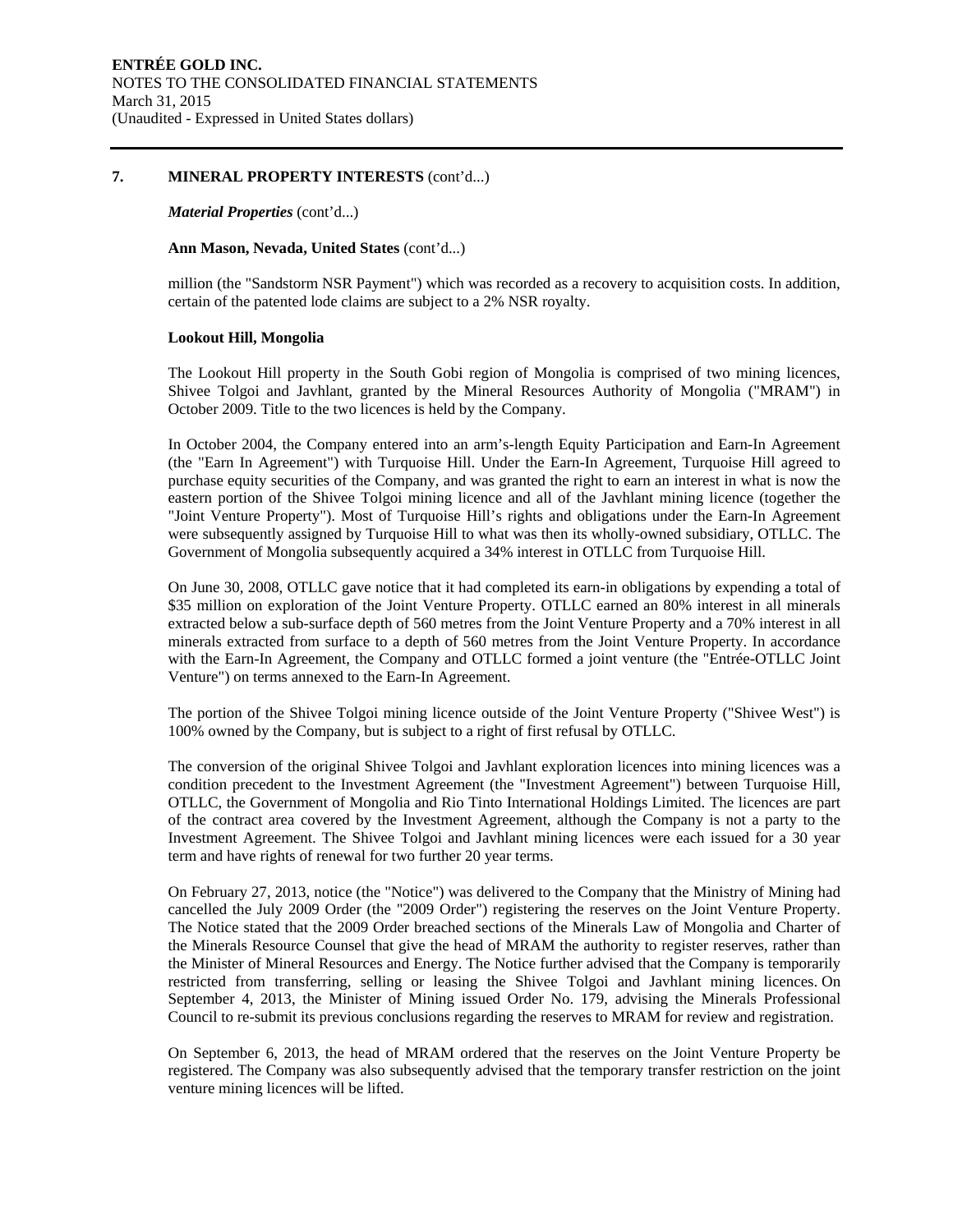#### **7. MINERAL PROPERTY INTERESTS** (cont'd...)

#### *Material Properties* (cont'd...)

#### **Lookout Hill, Mongolia** (cont'd...)

As of March 31, 2015, the Entrée-OTLLC Joint Venture had expended approximately \$26.9 million to advance the Joint Venture Property. Under the terms of the Entrée-OTLLC Joint Venture, OTLLC contributed on behalf of the Company its required participation amount charging interest at prime plus 2% (Note 8).

#### *Other Properties*

The Company also has interests in non-material properties in Australia, the United States and Peru.

Capitalized mineral property acquisition costs are summarized as follows:

|                    |   | March 31,<br>2015 |    | December 31,<br>2014                |
|--------------------|---|-------------------|----|-------------------------------------|
| Ann Mason<br>Other | S | 414.413           |    | 40,215,646 \$ 43,966,474<br>453,064 |
| <b>Total</b>       |   | 40,630,059        | -S | 44,419,538                          |

Ann Mason capitalized mineral property acquisition costs are net of the \$5 million Sandstorm NSR Payment.

Expensed exploration costs are summarized as follows:

|                            | Three Months<br>Ended<br>March 31,<br>2015 | Three Months<br>Ended<br>March 31,<br>2014 |                              |  |
|----------------------------|--------------------------------------------|--------------------------------------------|------------------------------|--|
| US<br>Mongolia<br>Other    | \$<br>1,531,747<br>348,390<br>17,472       | -S                                         | 533,028<br>946,310<br>84,808 |  |
| <b>Total all locations</b> | \$<br>1,897,609                            | <sup>\$</sup>                              | 1,564,146                    |  |

#### **8. LOANS PAYABLE**

Under the terms of the Entrée-OTLLC Joint Venture (Note 7), OTLLC will contribute funds to approved joint venture programs and budgets on the Company's behalf. Interest on each loan advance shall accrue at an annual rate equal to OTLLC's actual cost of capital or the prime rate of the Royal Bank of Canada, plus two percent (2%) per annum, whichever is less, as at the date of the advance. The loans will be repayable by the Company monthly from ninety percent (90%) of the Company's share of available cash flow from the Entrée-OTLLC Joint Venture. In the absence of available cash flow, the loans will not be repayable. The loans are not expected to be repaid within one year.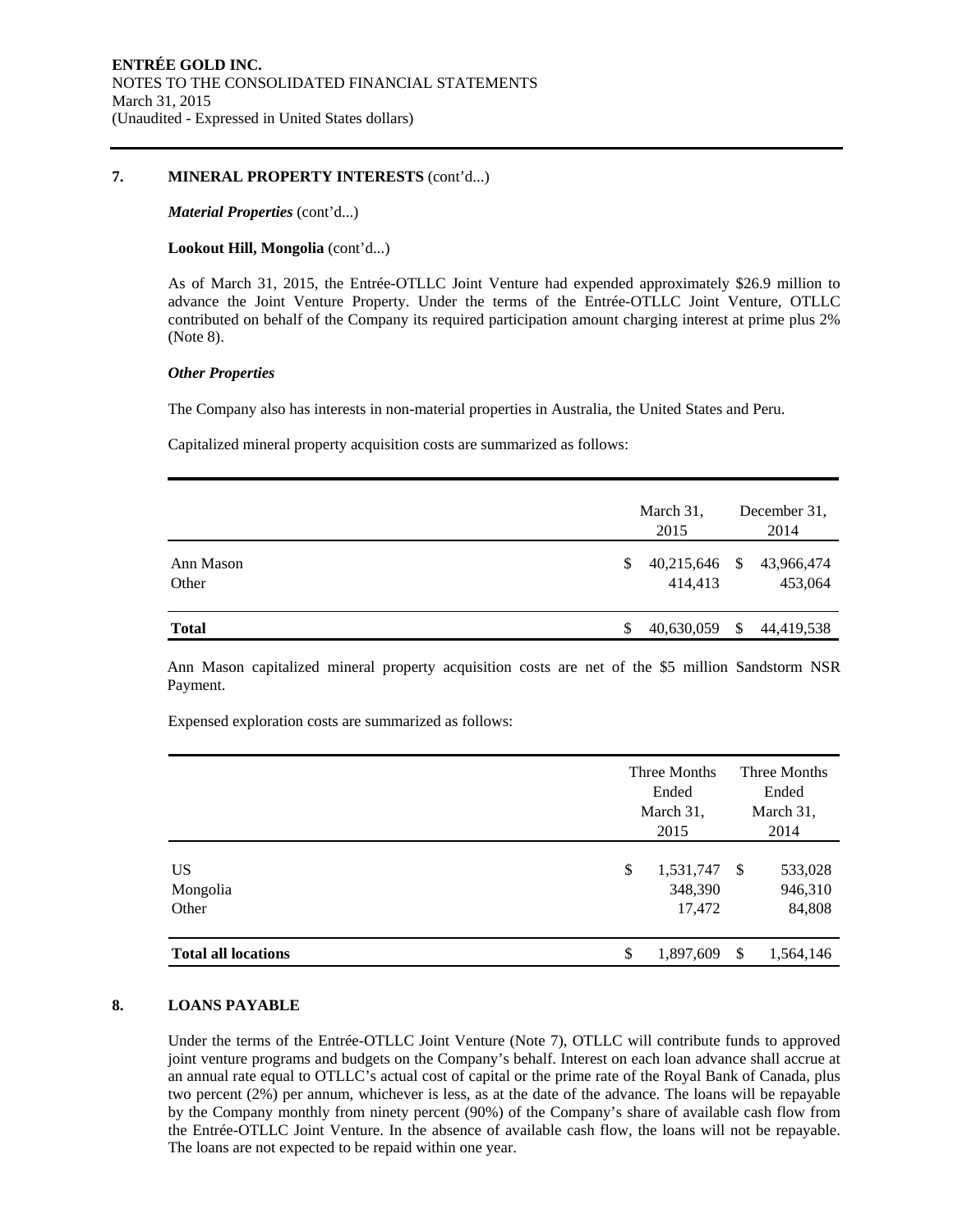#### **9. DEFERRED REVENUE**

In February 2013, the Company entered into an equity participation and funding agreement with Sandstorm that provided an upfront deposit (the "Deposit") from Sandstorm of \$40 million. The Company will use future payments that it receives from its mineral property interests to purchase and deliver metal credits to Sandstorm, in amounts that are indexed to the Company's share of gold, silver and copper production from the Joint Venture Property as follows:

- 25.7% of the Company's share of gold and silver, and 2.5% of the Company's share of copper, produced from the portion of the Shivee Tolgoi mining licence included in the Joint Venture Property; and
- 33.8% of the Company's share of gold and silver, and 2.5% of the Company's share of copper, produced from the Javhlant mining licence.

The Company is not required to deliver actual metal, and the Company may use revenue from any of its assets to purchase the requisite amount of metal credits. The Company recorded the Deposit as deferred revenue and will recognize amounts in revenue as metal credits are delivered to Sandstorm, which is currently scheduled to commence in 2019.

#### **10. COMMON STOCK**

#### **Share issuances**

No shares were issued during the three months ended March 31, 2015.

#### **Stock options**

The Company has adopted a stock option plan (the "Plan") to grant options to directors, officers, employees and consultants. Under the Plan, the Company may grant options to acquire up to 10% of the issued and outstanding shares of the Company. Options granted can have a term of up to ten years and an exercise price typically not less than the Company's closing stock price on the last trading day before the date of grant. Vesting is determined at the discretion of the Board of Directors.

The Company uses the Black-Scholes option pricing model to determine the fair value of stock options granted. For employees, the compensation expense is amortized on a straight-line basis over the requisite service period which approximates the vesting period. Compensation expense for stock options granted to non-employees is recognized over the contract services period or, if none exists, from the date of grant until the options vest. Compensation associated with unvested options granted to non-employees is re-measured on each balance sheet date using the Black-Scholes option pricing model.

The Company uses historical data to estimate option exercise, forfeiture and employee termination within the valuation model. The risk-free interest rate is based on a treasury instrument whose term is consistent with the expected term of the stock options. The Company has not paid and does not anticipate paying dividends on its common stock; therefore, the expected dividend yield is assumed to be zero. Companies are required to utilize an estimated forfeiture rate when calculating the expense for the reporting period. Based on the best estimate, management applied the estimated forfeiture rate of Nil in determining the expense recorded in the accompanying Statements of Operations and Comprehensive Loss.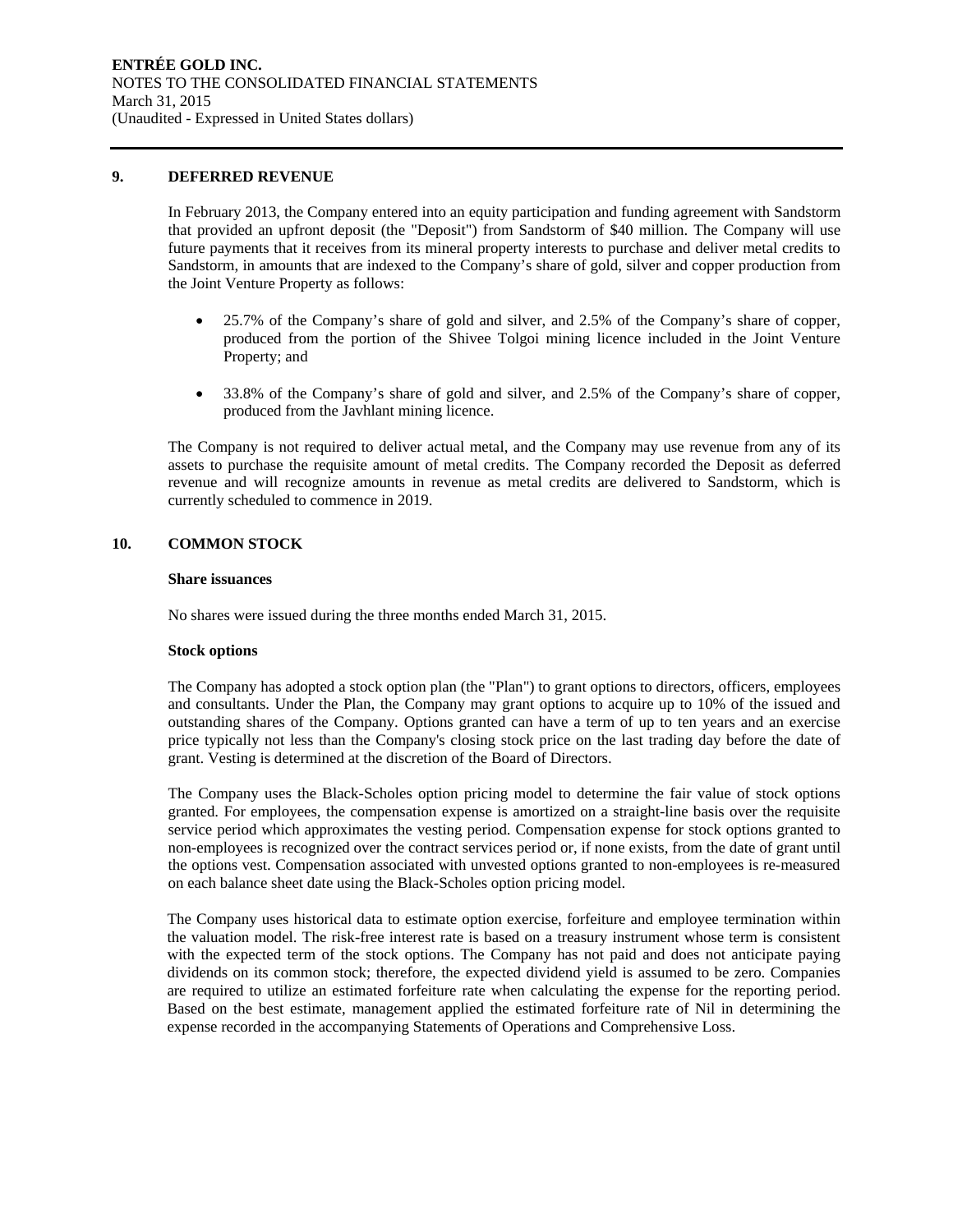#### **10. COMMON STOCK** (cont'd...)

#### **Stock options** (cont'd...)

Stock option transactions are summarized as follows:

|                              | Number of Options | Weighted Average<br><b>Exercise Price</b><br>(C\$) |
|------------------------------|-------------------|----------------------------------------------------|
| Balance at December 31, 2013 | 14,400,500        | 1.22                                               |
| Granted                      | 2,815,000         | 0.21                                               |
| Expired                      | (2,811,500)       | 1.99                                               |
| Forfeited                    | (625,000)         | 1.43                                               |
| Balance at December 31, 2014 | 13,779,000        | 0.85                                               |
| Expired                      | (80,000)          | 0.46                                               |
| Balance at March 31, 2015    | 13,699,000        | 0.85                                               |

The number of stock options exercisable at March 31, 2015 was 13,699,000.

At March 31, 2015, the following stock options were outstanding:

| Number of<br>Options | Exercise<br>Price<br>(C\$) | Aggregate<br>Intrinsic Value<br>(C\$) | <b>Expiry Date</b> | Number of<br>Options<br>Exercisable | Aggregate<br><b>Intrinsic Value</b><br>(C\$) |
|----------------------|----------------------------|---------------------------------------|--------------------|-------------------------------------|----------------------------------------------|
|                      |                            |                                       |                    |                                     |                                              |
| 300,000              | 2.34                       |                                       | September 22, 2015 | 300,000                             |                                              |
| 1,172,500            | 2.86                       | ٠                                     | November 22, 2015  | 1,172,500                           |                                              |
| 200,000              | 3.47                       |                                       | January 4, 2016    | 200,000                             |                                              |
| 125,000              | 2.94                       |                                       | March 8, 2016      | 125,000                             |                                              |
| 150,000              | 2.05                       |                                       | July 7, 2016       | 150,000                             |                                              |
| 100,000              | 2.23                       |                                       | July 15, 2016      | 100,000                             |                                              |
| 1,561,500            | 1.25                       |                                       | January 6, 2017    | 1,561,500                           |                                              |
| 100,000              | 0.73                       | $\overline{\phantom{a}}$              | June 18, 2017      | 100,000                             |                                              |
| 4,630,000            | 0.56                       | $\overline{\phantom{a}}$              | March 15, 2018     | 4,630,000                           |                                              |
| 50,000               | 0.32                       | $\overline{\phantom{a}}$              | April 9, 2018      | 50,000                              |                                              |
| 150,000              | 0.34                       | $\overline{\phantom{a}}$              | June 27, 2018      | 150,000                             |                                              |
| 2,345,000            | 0.30                       | $\blacksquare$                        | December 19, 2018  | 2,345,000                           |                                              |
| 2,815,000            | 0.21                       | 56,300                                | December 22, 2019  | 2,815,000                           | 56,300                                       |
| 13,699,000           |                            | \$<br>56,300                          |                    | 13,699,000                          | \$<br>56,300                                 |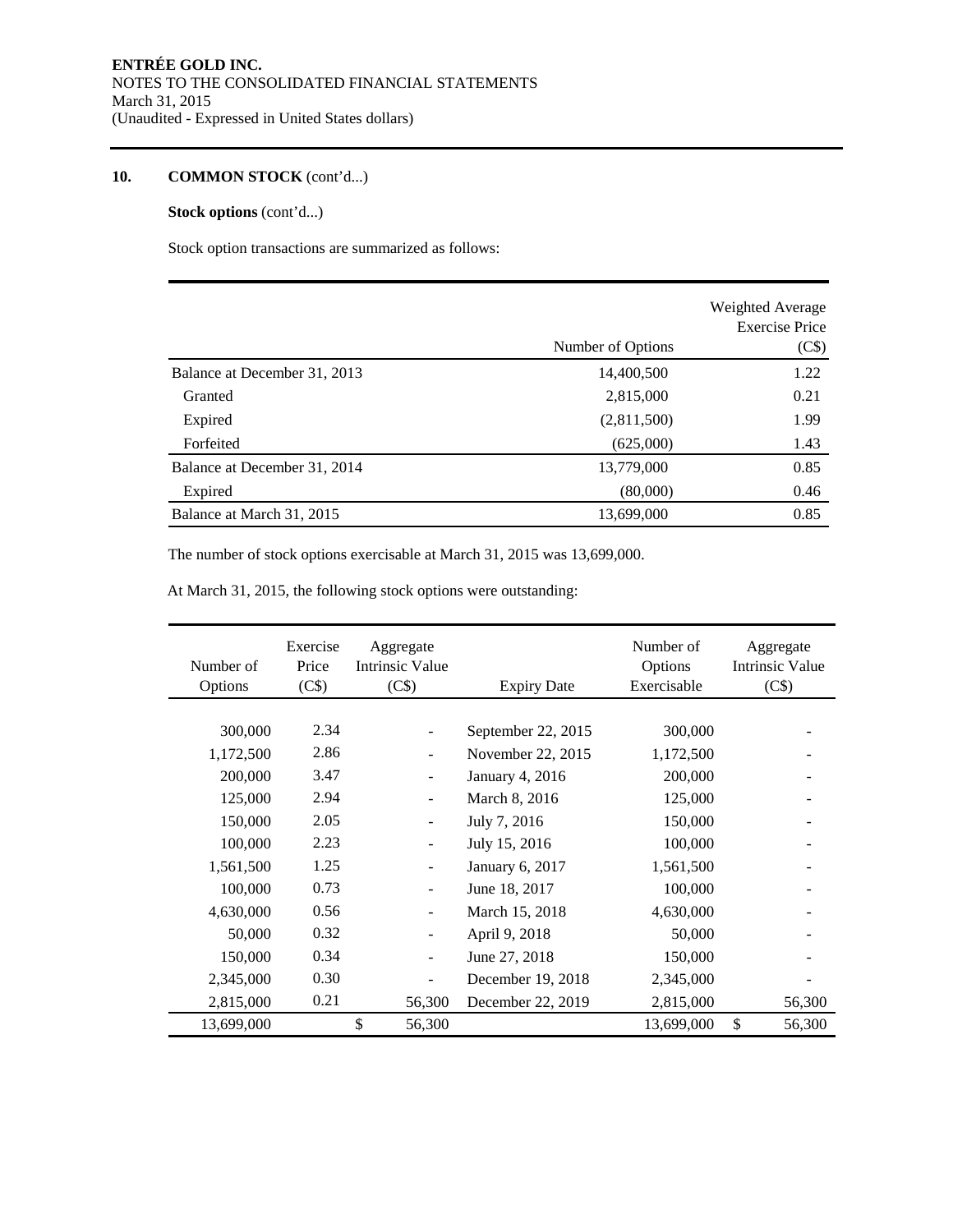#### **10. COMMON STOCK** (cont'd...)

#### **Stock options** (cont'd...)

The aggregate intrinsic value in the preceding table represents the total intrinsic value, based on the Company's closing stock price of C\$0.23 per share as of March 31, 2015, which would have been received by the option holders had all option holders exercised their options as of that date. The total number of inthe-money options vested and exercisable as of March 31, 2015 was \$56,300. The total intrinsic value of options exercised during the three months ended March 31, 2015 was \$Nil (March 31, 2014 - \$Nil).

Subsequent to March 31, 2015, 30,000 stock options with an exercise price of C\$0.21 were exercised.

#### **Stock-based compensation**

No stock options were granted during the three months ended March 31, 2015 and 2014.

#### **11. SEGMENT INFORMATION**

The Company operates in one business segment being the exploration of mineral property interests.

Geographic information is as follows:

|                     | March 31,<br>2015   | December 31.<br>2014 |            |  |
|---------------------|---------------------|----------------------|------------|--|
| Identifiable assets |                     |                      |            |  |
|                     |                     |                      |            |  |
| <b>USA</b>          | \$<br>41,677,656 \$ |                      | 46,949,474 |  |
| Canada              | 29,339,466          |                      | 31,274,058 |  |
| Mongolia            | 384,195             |                      | 533,386    |  |
| Australia           | 279,225             |                      | 897,181    |  |
| Other               | 17,953              |                      | 36,399     |  |
|                     | \$<br>71,698,495    | S                    | 79,690,498 |  |

#### **12. FAIR VALUE ACCOUNTING**

Fair value measurement is based on a fair value hierarchy, which requires an entity to maximize the use of observable inputs and minimize the use of unobservable inputs when measuring fair value. The standard describes three levels of inputs that may be used to measure fair value which are:

Level 1 — Quoted prices that are available in active markets for identical assets or liabilities.

Level 2 — Quoted prices in active markets for similar assets that are observable.

Level 3 — Unobservable inputs that are supported by little or no market activity and that are significant to the fair value of the assets or liabilities.

At March 31, 2015, the Company had Level 1 financial instruments, consisting of cash and cash equivalents, with a fair value of \$29,564,669.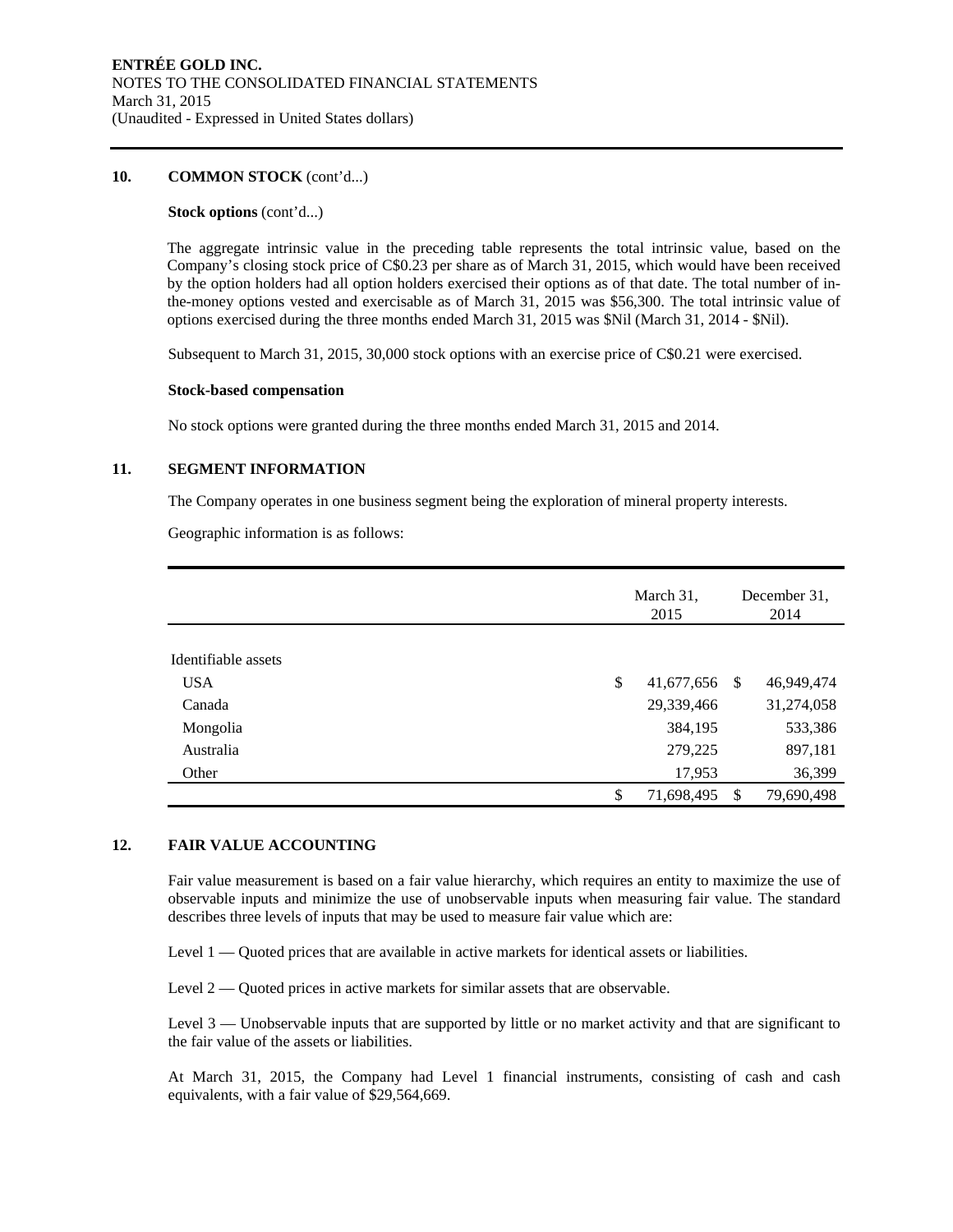#### **13. DISCLOSURES REGARDING FINANCIAL INSTRUMENTS**

The Company's financial instruments generally consist of cash and cash equivalents, receivables, deposits, accounts payable and accrued liabilities and loans payable. It is management's opinion that the Company is not exposed to significant interest or credit risks arising from these financial instruments. The fair value of these financial instruments approximates their carrying values.

The Company is exposed to currency risk by incurring certain expenditures in currencies other than the Canadian dollar. In addition, as certain of the Company's consolidated subsidiaries' functional currency is the United States dollar, the Company is exposed to foreign currency translation risk. The Company does not use derivative instruments to reduce this currency risk.

#### **14. ACCUMULATED OTHER COMPREHENSIVE INCOME (LOSS) (OCI(L))**

|                                             | Three Months<br>Ended<br>March 31,<br>2015 | Three Months<br>Ended<br>March 31,<br>2014 |
|---------------------------------------------|--------------------------------------------|--------------------------------------------|
|                                             |                                            |                                            |
| Accumulated $OCI(L)$ , beginning of period: |                                            |                                            |
| Currency translation adjustment             | \$.<br>$(2,850,122)$ \$                    | 465,615                                    |
| Other comprehensive loss for the period:    |                                            |                                            |
| Currency translation adjustments            | \$<br>$(2,835,342)$ \$                     | (1,696,288)                                |
| Accumulated OCI(L), end of period:          |                                            |                                            |
| Currency translation adjustment             | S<br>$(5,685,464)$ \$                      | (1,230,673)                                |

#### **15. SUPPLEMENTAL DISCLOSURE WITH RESPECT TO CASH FLOWS**

There were no significant non-cash transactions during the three months ended March 31, 2015 and 2014.

#### **16. COMMITMENTS AND CONTINGENCIES**

The Company is committed to make lease payments for the rental of office space as follows:

| 2015 | \$205,242 |
|------|-----------|
| 2016 | 181,280   |
| 2017 | 74,721    |
|      | \$461,243 |

The Company incurred lease expense of \$94,443 (March 31, 2014 – \$102,457) for the three months ended March 31, 2015.

In the event of a partial expropriation of the Company's economic interest, contractually or otherwise, in the Joint Venture Property, which is not reversed during the abeyance period provided for in the equity participation and funding agreement, the Company will be required to return a pro rata portion of the Deposit (the amount of the repayment not to exceed the amount of the Unearned Balance) and the metal credits that the Company is required to deliver will be reduced proportionately. In the event of a full expropriation, the full amount of the Unearned Balance must be returned with interest.